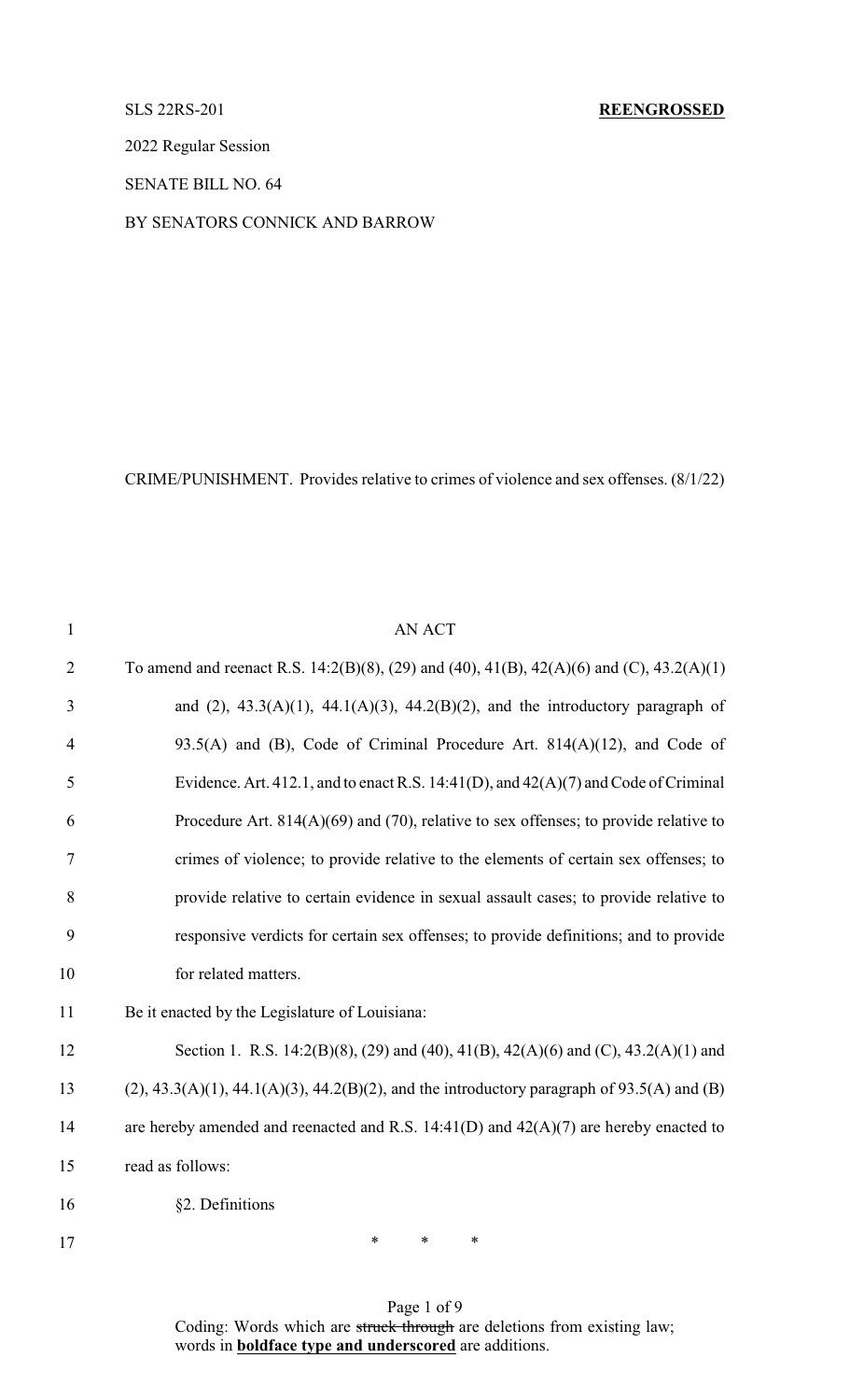# SB NO. 64 SLS 22RS-201 **REENGROSSED**

| $\mathbf{1}$   | B. In this Code, "crime of violence" means an offense that has, as an element,      |
|----------------|-------------------------------------------------------------------------------------|
| $\overline{2}$ | the use, attempted use, or threatened use of physical force against the person or   |
| 3              | property of another, and that, by its very nature, involves a substantial risk that |
| $\overline{4}$ | physical force against the person or property of another may be used in the course  |
| 5              | of committing the offense or an offense that involves the possession or use of a    |
| 6              | dangerous weapon. The following enumerated offenses and attempts to commit any      |
| 7              | of them are included as "crimes of violence":                                       |
| 8              | $*$ $*$<br>$*$<br>$\ast$                                                            |
| 9              | $(8)$ Repealed by Acts 2017, No. 281, §3, eff. August 1, 2017 Aggravated            |
| 10             | kidnapping of a child.                                                              |
| 11             | $*$ $*$<br>$*$ and $*$<br>$\ast$                                                    |
| 12             | (29) Repealed by Acts 2017, No. 281, §3, eff. August 1, 2017 Molestation            |
| 13             | of a juvenile or a person with a physical or mental disability.                     |
| 14             | $\ast$<br>$\ast$<br>∗                                                               |
| 15             | $(40)$ Repealed by Acts 2014, No. 602, §7, eff. June 12, 2014 Sexual battery        |
| 16             | of persons with infirmities.                                                        |
| 17             |                                                                                     |
| 18             | §41. Rape; defined                                                                  |
| 19             | $\ast$<br>$\ast$<br>∗                                                               |
| 20             | B. Emission is not necessary, and any sexual penetration, when the rape             |
| 21             | involves vaginal or anal intercourse, whether the penetration is accomplished       |
| 22             | using the genitals of the offender or victim or using any instrumentality and       |
| 23             | however slight, is sufficient to complete the crime.                                |
| 24             | *<br>*<br>$\ast$                                                                    |
| 25             | D. For purposes of this Subpart, "anal sexual intercourse" and "vaginal             |
| 26             | sexual intercourse" mean the intentional engaging in any of the following acts      |
| 27             | with another person:                                                                |
| 28             | (1) The penetration of the victim's anus or vagina by the offender using            |
| 29             | the genitals of the offender.                                                       |
|                |                                                                                     |

Page 2 of 9 Coding: Words which are struck through are deletions from existing law; words in **boldface type and underscored** are additions.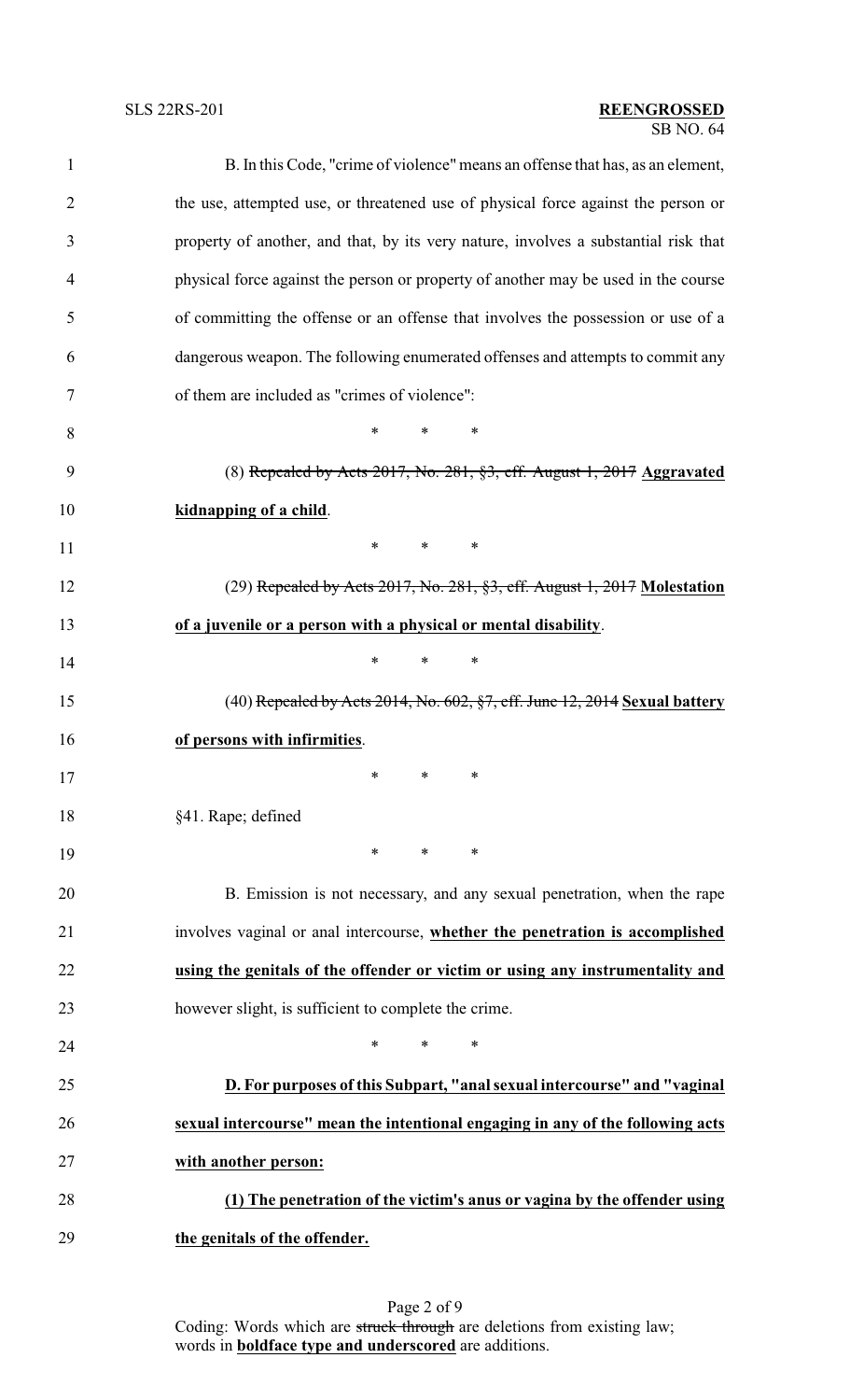| $\mathbf{1}$   | (2) The penetration of the offender's anus or vagina by the victim using                |
|----------------|-----------------------------------------------------------------------------------------|
| $\overline{2}$ | the genitals of the victim.                                                             |
| 3              | (3) The penetration of the victim's anus or vagina by the offender using                |
| $\overline{4}$ | any instrumentality, except that normal medical treatment or normal sanitary            |
| 5              | care shall not be construed as sexual intercourse under the provisions of this          |
| 6              | Section.                                                                                |
| 7              | (4) The penetration of the offender's anus or vagina by the victim using                |
| 8              | any instrumentality except that normal medical treatment or normal sanitary             |
| 9              | care shall not be construed as sexual intercourse under the provisions of this          |
| 10             | Section.                                                                                |
| 11             | $\ast$<br>$\ast$<br>∗                                                                   |
| 12             | §42. First degree rape                                                                  |
| 13             | A. First degree rape is a rape committed upon a person sixty-five years of age          |
| 14             | or older or where the anal, oral, or vaginal sexual intercourse is deemed to be without |
| 15             | lawful consent of the victim because it is committed under any one or more of the       |
| 16             | following circumstances:                                                                |
| 17             |                                                                                         |
| 18             | (6) When the victim is prevented from resisting the act because the victim              |
| 19             | suffers from a physical or mental infirmity preventing such resistance is a person      |
| 20             | with a disability.                                                                      |
| 21             | (7) When the offender commits the act when engaged in the perpetration                  |
| 22             | or attempted perpetration of any violation of Subsubpart 3 of Subpart A of Part         |
| 23             | <b>III of Chapter 1 of this Title, relative to burglary offenses.</b>                   |
| 24             | ∗<br>*<br>∗                                                                             |
| 25             | C. For purposes of this Section, "person with a disability" means a person              |
| 26             | with a mental, physical, or developmental disability that substantially impairs         |
| 27             | the person's ability to provide adequately for his or her own care or protection.       |
| 28             | the following words have the following meanings:                                        |
| 29             | (1) "Physical infirmity" means a person who is a quadriplegic or paraplegic.            |

Page 3 of 9 Coding: Words which are struck through are deletions from existing law; words in **boldface type and underscored** are additions.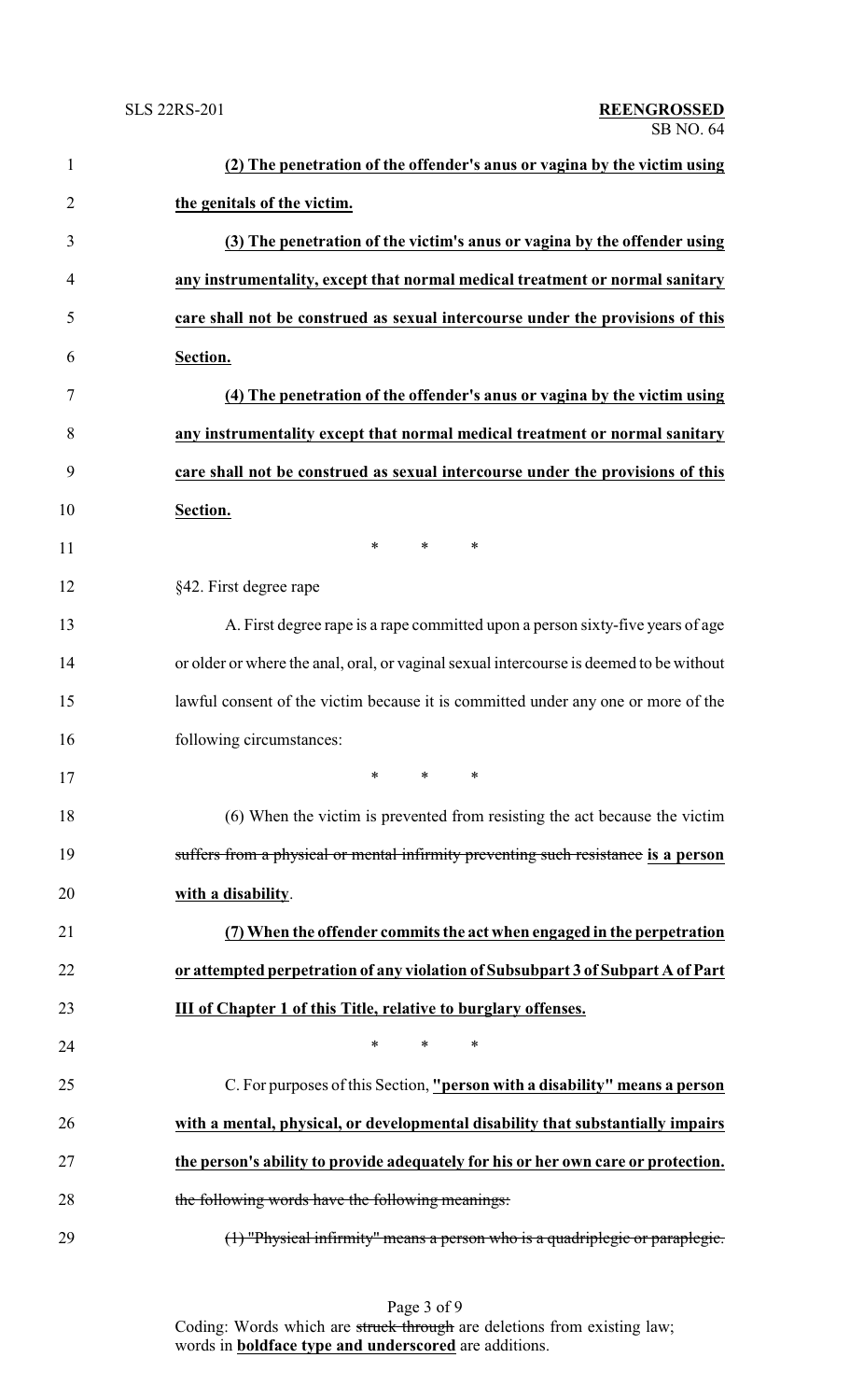| $\mathbf{1}$   | $(2)$ "Mental infirmity" means a person with an intelligence quotient of             |
|----------------|--------------------------------------------------------------------------------------|
| $\overline{2}$ | seventy or lower.                                                                    |
| 3              | $\ast$<br>$*$ $*$<br>∗                                                               |
| $\overline{4}$ | §43.2. Second degree sexual battery                                                  |
| 5              | A. Second degree sexual battery is the intentional engaging in any of the            |
| 6              | following acts with another person when the offender intentionally inflicts serious  |
| 7              | bodily injury on the victim:                                                         |
| 8              | (1) The touching of the anus or genitals of the victim by the offender using         |
| 9              | any instrumentality or any part of the body of the offender, directly or through     |
| 10             | clothing; or                                                                         |
| 11             | (2) The touching of the anus or genitals of the offender by the victim using         |
| 12             | any instrumentality or any part of the body of the victim, directly or through       |
| 13             | clothing.                                                                            |
| 14             | $\ast$<br>*<br>$\ast$                                                                |
| 15             | §43.3. Oral sexual battery                                                           |
| 16             | A. Oral sexual battery is the intentional touching of the anus or genitals of the    |
| 17             | victim by the offender using the mouth or tongue of the offender, or the touching of |
| 18             | the anus or genitals of the offender by the victim using the mouth or tongue of the  |
| 19             | victim, when any of the following occur:                                             |
| 20             | (1) The victim, who is not the spouse of the offender, is under the age of           |
| 21             | fifteen years and is at least three years younger than the offender.                 |
| 22             | $\ast$<br>*<br>$\ast$                                                                |
| 23             | §44.1. Second degree kidnapping                                                      |
| 24             | A. Second degree kidnapping is the doing of any of the acts listed in                |
| 25             | Subsection B of this Section wherein the victim is any of the following:             |
| 26             | $\ast$<br>*<br>$\ast$                                                                |
| 27             | (3) Physically injured or sexually abused. For the purposes of this                  |
| 28             | Paragraph, "sexually abused" means that the victim was subjected to any sex          |
| 29             | offense as defined in R.S. 15:541.                                                   |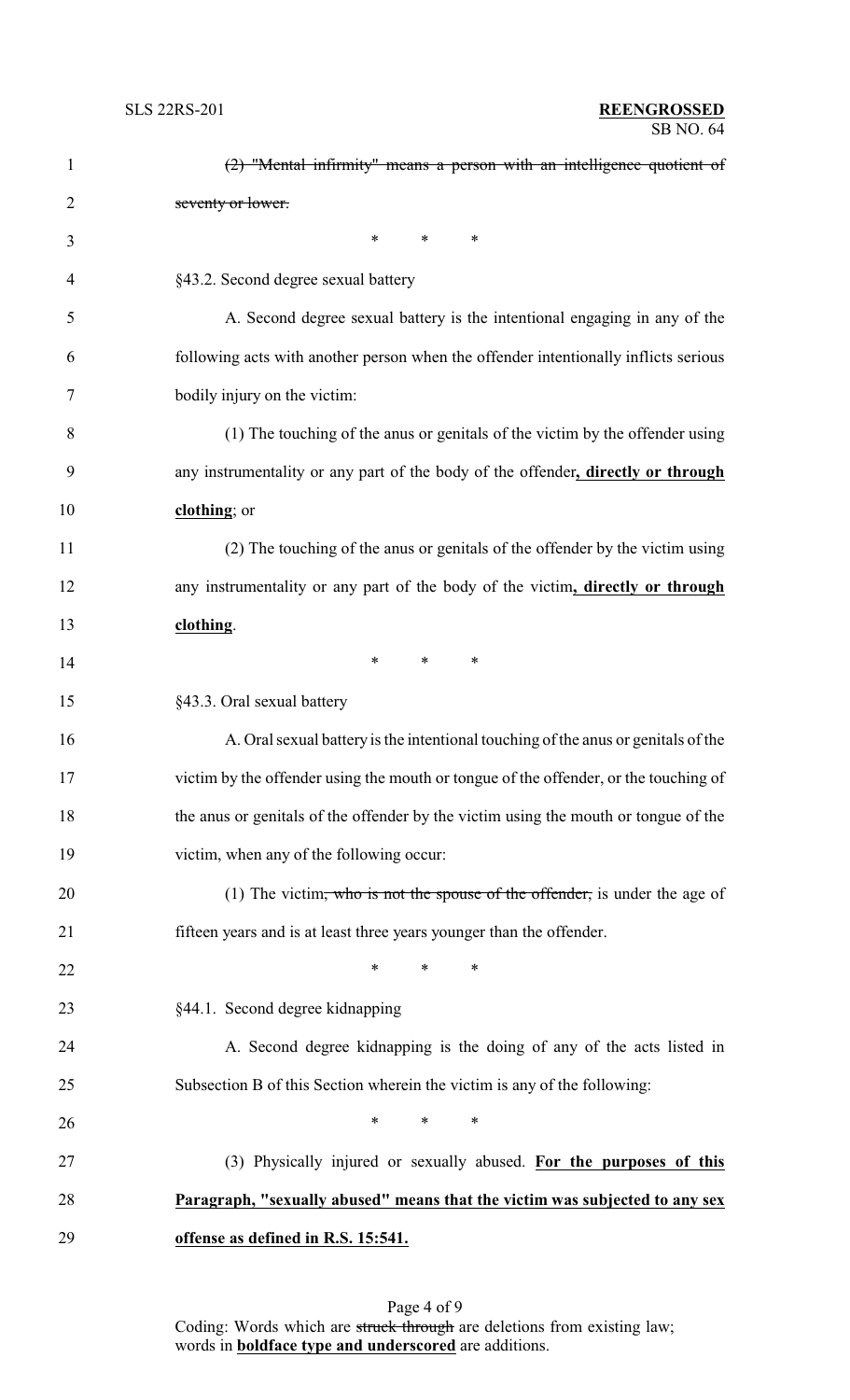| $\mathbf{1}$   | $\ast$<br>*<br>∗                                                                        |
|----------------|-----------------------------------------------------------------------------------------|
| $\overline{2}$ | §44.2. Aggravated kidnapping of a child                                                 |
| 3              | *<br>$\ast$<br>∗                                                                        |
| $\overline{4}$ | *<br>$\ast$<br>∗<br><b>B.</b>                                                           |
| 5              | (2) Notwithstanding the provisions of Paragraph (1) of this Subsection, if the          |
| 6              | child is returned not physically injured or sexually abused, then the offender shall be |
| 7              | punished in accordance with the provisions of R.S. 14:44.1. For the purposes of this    |
| 8              | Paragraph, "sexually abused" means that the child was subjected to any sex              |
| 9              | offense as defined in R.S. 15:541.                                                      |
| 10             | $\ast$<br>∗<br>∗                                                                        |
| 11             | §93.5. Sexual battery of persons with infirmities                                       |
| 12             | A. Sexual battery of persons with infirmities is the intentional engaging in            |
| 13             | any of the sexual acts listed in Subsection B of this Section with another person, who  |
| 14             | is not the spouse of the offender, when:                                                |
| 15             | $\ast$<br>∗<br>∗                                                                        |
| 16             | B. For purposes of this Section, "sexual acts" mean either of the following:            |
| 17             | (1) The touching of the anus or genitals of the victim by the offender using            |
| 18             | any instrumentality or any part of the body of the offender, directly or through        |
| 19             | clothing.                                                                               |
| 20             | (2) The touching of the anus or genitals of the offender by the victim using            |
| 21             | any instrumentality or any part of the body of the victim, directly or through          |
| 22             | clothing.                                                                               |
| 23             | $\ast$<br>$\ast$<br>∗                                                                   |
| 24             | Section 2. Code of Criminal Procedure Art. $814(A)(12)$ is hereby amended and           |
| 25             | reenacted and (69) and (70) are hereby enacted to read as follows:                      |
| 26             | Art. 814. Responsive verdicts; in particular                                            |
| 27             | A. The only responsive verdicts which may be rendered when the indictment               |
| 28             | charges the following offenses are:                                                     |
| 29             | $\ast$<br>∗<br>∗                                                                        |

Page 5 of 9 Coding: Words which are struck through are deletions from existing law; words in **boldface type and underscored** are additions.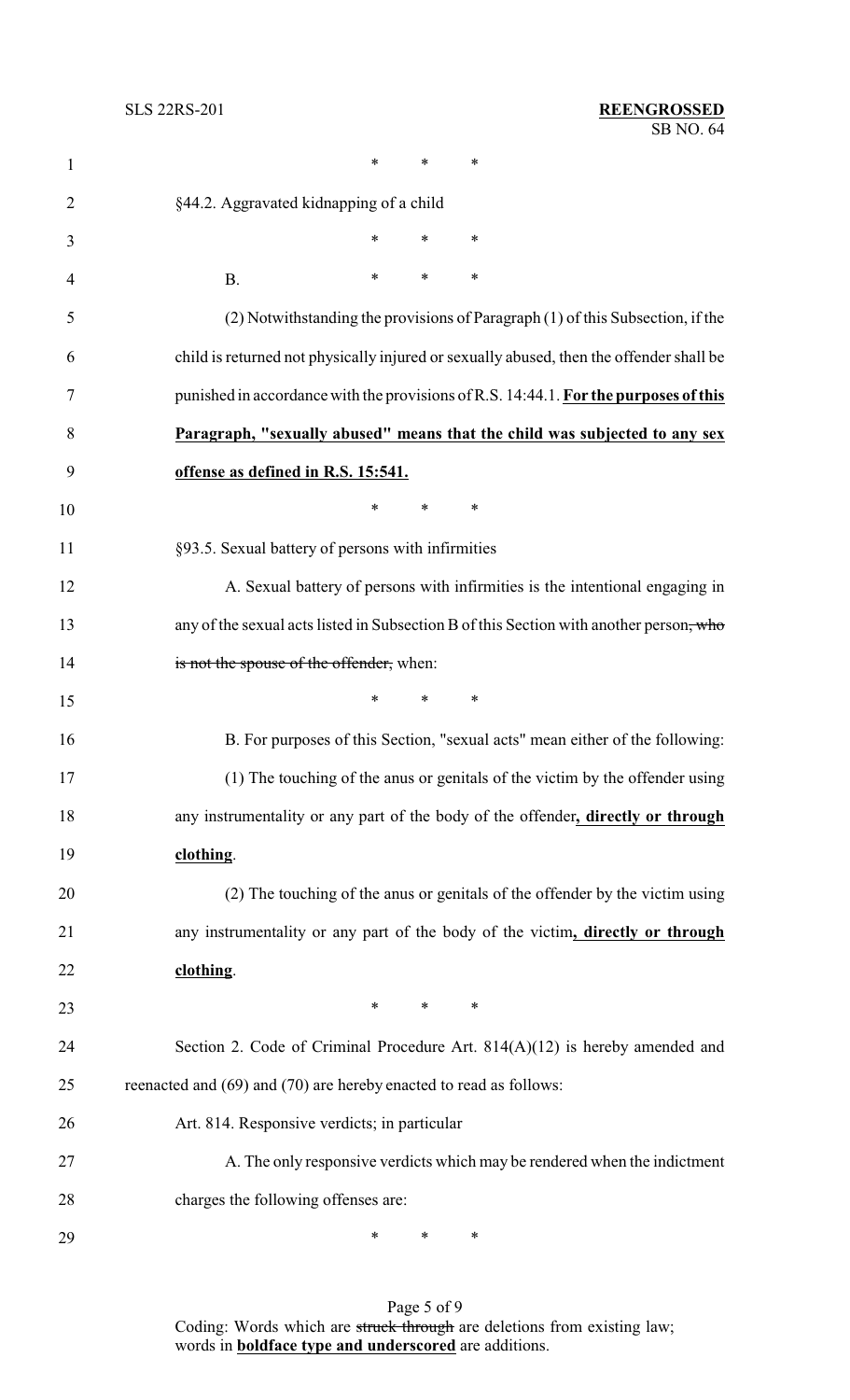| $\mathbf{1}$   | 12. First degree rape (formerly titled aggravated rape) of a child under the age |
|----------------|----------------------------------------------------------------------------------|
| $\overline{2}$ | of thirteen:                                                                     |
| 3              | Guilty.                                                                          |
| 4              | Guilty of attempted first degree rape.                                           |
| 5              | Guilty of second degree rape.                                                    |
| 6              | Guilty of attempted second degree rape.                                          |
| 7              | Guilty of third degree rape.                                                     |
| 8              | Guilty of attempted third degree rape.                                           |
| 9              | Guilty of sexual battery of a child under the age of thirteen.                   |
| 10             | Guilty of attempted sexual battery of a child under the age of thirteen.         |
| 11             | Guilty of sexual battery.                                                        |
| 12             | Guilty of attempted sexual battery.                                              |
| 13             | Guilty of molestation of a juvenile or a person with a physical or mental        |
| 14             | disability with a victim under the age of thirteen.                              |
| 15             | Guilty of attempted molestation of a juvenile or a person with a physical        |
| 16             | or mental disability with a victim under the age of thirteen.                    |
| 17             | Guilty of molestation of a juvenile or a person with a physical or mental        |
| 18             | disability.                                                                      |
| 19             | Guilty of attempted molestation of a juvenile or a person with a physical or     |
| 20             | mental disability.                                                               |
| 21             | Guilty of indecent behavior with a juvenile with a victim under the age          |
| 22             | of thirteen.                                                                     |
| 23             | Guilty of attempted indecent behavior with a juvenile with a victim              |
| 24             | under the age of thirteen.                                                       |
| 25             | Guilty of indecent behavior with a juvenile.                                     |
| 26             | Guilty of attempted indecent behavior with a juvenile.                           |
| 27             | Not guilty.                                                                      |
| 28             | $\ast$<br>$\ast$<br>$\ast$                                                       |
| 29             | 69. Second Degree Kidnapping When Victim is Sexually Abused:                     |

Page 6 of 9 Coding: Words which are struck through are deletions from existing law; words in **boldface type and underscored** are additions.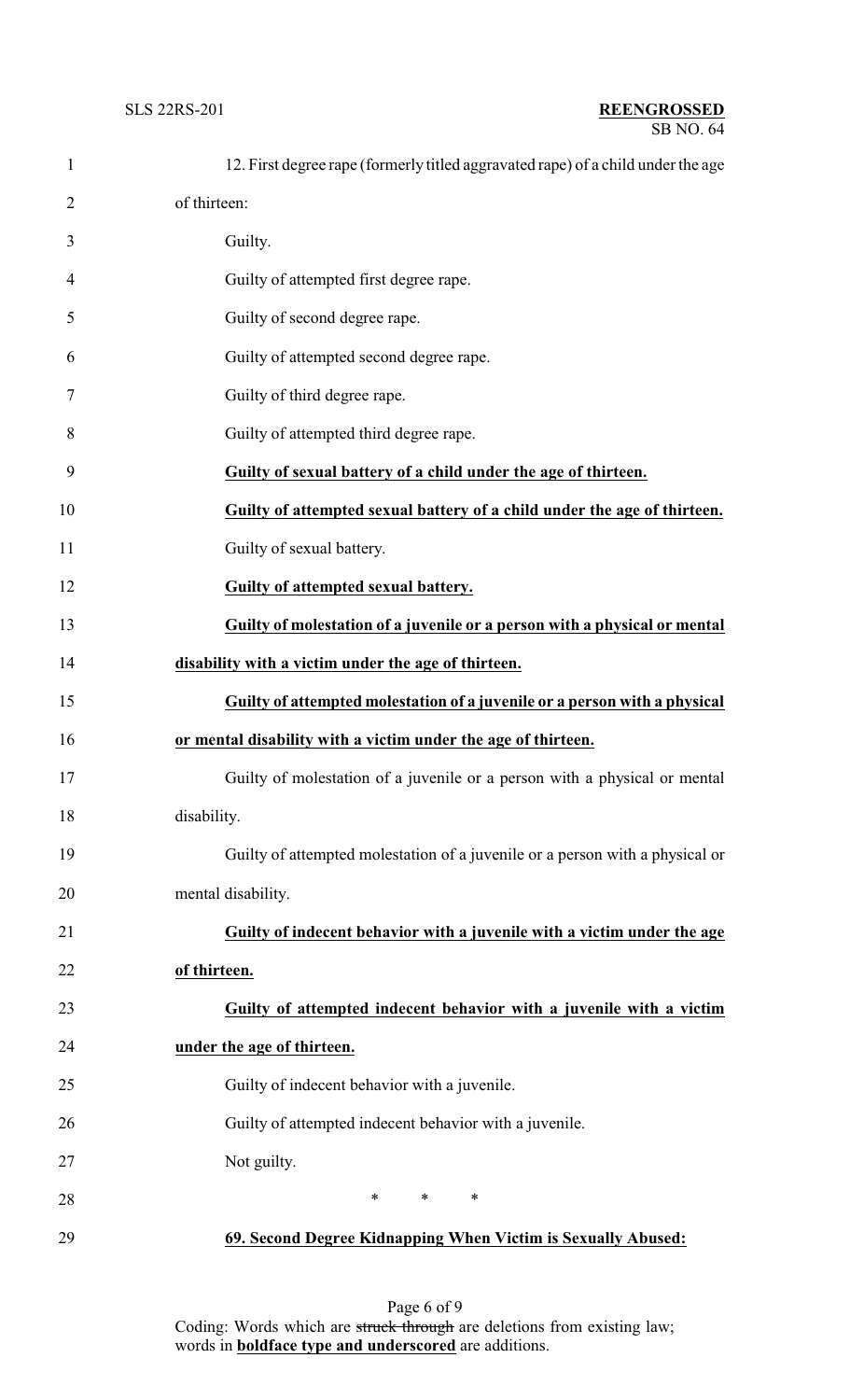| $\mathbf{1}$   | Guilty.                                                                                |
|----------------|----------------------------------------------------------------------------------------|
| $\overline{2}$ | Guilty of attempted second degree kidnapping.                                          |
| 3              | Guilty of any predicate sex offense or offenses alleged in the indictment              |
| 4              | or bill of information.                                                                |
| 5              | Not guilty.                                                                            |
| 6              | 70. Aggravated Kidnapping of a Child When Victim is Sexually Abused:                   |
| 7              | Guilty.                                                                                |
| 8              | Guilty of attempted aggravated kidnapping of a child.                                  |
| 9              | Guilty of any predicate sex offense or offenses alleged in the indictment.             |
| 10             | Not guilty.                                                                            |
| 11             | $\ast$<br>*<br>∗                                                                       |
| 12             | Section 3. Code of Evidence Art. 412.1 is hereby amended and reenacted to read as      |
| 13             | follows:                                                                               |
| 14             | Art. 412.1. Victim's attire in sexual assault cases                                    |
| 15             | A. When an accused is charged with a crime involving sexually assaultive               |
| 16             | behavior, or with acts that constitute a sex offense involving a victim who was        |
| 17             | under the age of seventeen at the time of the offense, the crime of aggravated or      |
| 18             | first degree rape, forcible or second degree rape, simple or third degree rape, sexual |
| 19             | battery, or second degree sexual battery, the manner and style of the victim's attire  |
| 20             | shall not be admissible as evidence that the victim encouraged or consented to the     |
| 21             | offense; however, items of clothing or parts thereof may be introduced in order to     |
| 22             | establish the presence or absence of the elements of the offense and the proof of its  |
| 23             | occurrence.                                                                            |
| 24             | B. The rules of admissibility of evidence provided by this Article shall also          |
| 25             | apply to civil actions brought by the victim which are alleged to arise from the       |
| 26             | crimes of aggravated or first degree rape, forcible or second degree rape, simple or   |
| 27             | third degree rape, sexual battery, or second degree sexual battery any crime           |
| 28             | referenced in Paragraph A of this Article committed by the defendant, whether          |
| 29             | or not convicted of such crimes.                                                       |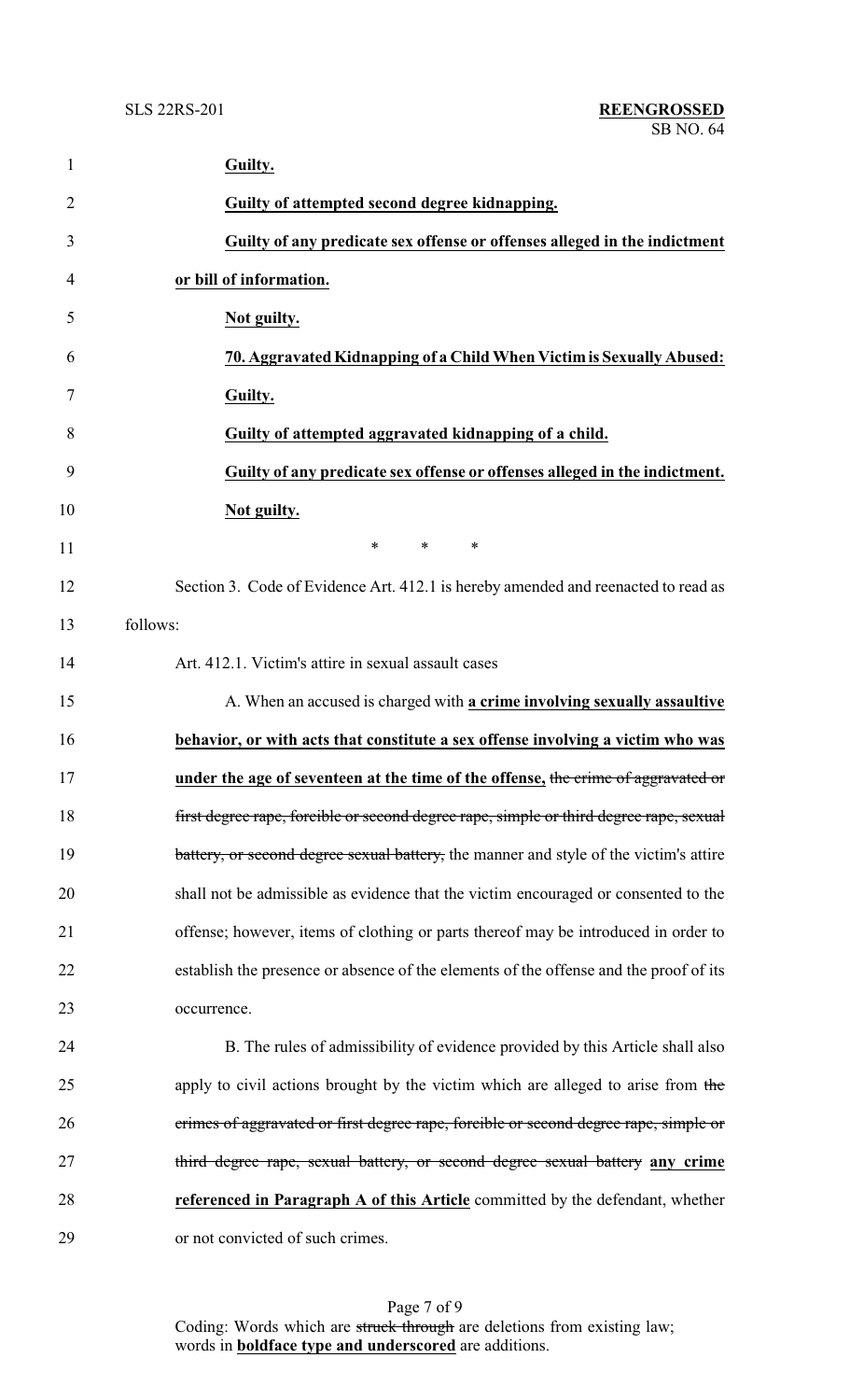The original instrument was prepared by Whitney Kauffeld. The following digest, which does not constitute a part of the legislative instrument, was prepared by Cheryl Serrett.

#### **DIGEST** SB 64 Reengrossed 2022 Regular Session Connick

Present law provides for a nonexhaustive list of crimes of violence , the definition of rape, and the crimes of first degree/aggravated rape, second degree sexual battery, oral sexual battery, second degree kidnapping, aggravated kidnapping of a child, and sexual battery of persons with infirmities.

Proposed law does the following:

- (1) Adds the present law crimes of aggravated kidnapping of a child, molestation, and sexual battery of persons with infirmities to the list of crimes of violence.
- (2) Defines rape to include foreign object penetration.
- (3) Defines first degree/aggravated rape to include rapes committed during the course of burglary crimes.
- (4) Replaces the definitions of "physical infirmity" and "mental infirmity" relative to first degree/aggravated rape with more inclusive language to better protect victims with disabilities.
- (5) Defines the term "sexually abused" relative to second degree kidnapping and aggravated kidnapping of a child to mean that the victim was subjected to any offense defined as a sex offense by present law.
- (6) Aligns second degree sexual battery, oral sexual battery, and sexual battery of persons with infirmities with other provisions of present law.

Proposed law otherwise retains present law.

Present law provides for responsive verdicts for certain present law sex offenses.

Proposed law retains present law and adds responsive verdicts for aggravated kidnapping of a child when the victim is sexually abused and second degree kidnapping when the victim is sexually abused.

Proposed law makes the "under 13" variants of sexual battery, molestation, and indecent behavior with a juvenile responsive to first degree/aggravated rape of a child under 13.

Present law provides that when an accused is charged with certain sex offenses, the manner and style of the victim's attire is inadmissible to show that the victim encouraged or consented to the offense, but may be introduced to establish the presence or absence of the elements of the offense and the proof of its occurrence. Present law further provides that the present law rules of admissibility also apply to civil actions brought by the victim that are alleged to arise from sex offenses committed by the defendant, whether or not convicted of these crimes.

Proposed law updates the evidentiary rule that a sexual assault victim's attire is generally inadmissible in a proceeding to broadly include all crimes of sexual assault or a crime defined as a sex offense by present law.

Effective on August 1, 2022.

Page 8 of 9 Coding: Words which are struck through are deletions from existing law; words in **boldface type and underscored** are additions.